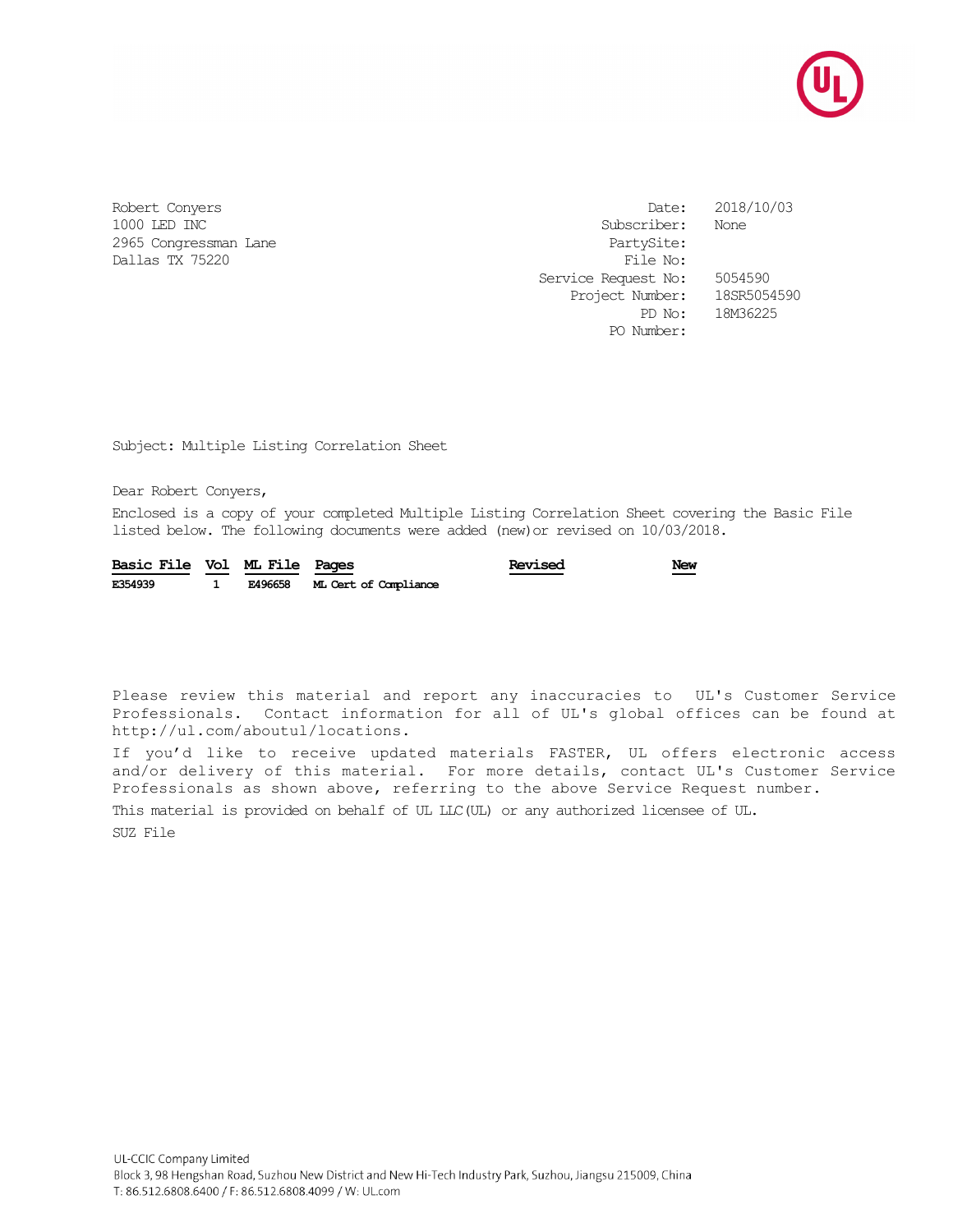## **CERTIFICATE OF COMPLIANCE**

| <b>Certificate Number</b><br><b>Report Reference</b><br><b>Issue Date</b> | 20181003-E496658<br>E496658-20171030<br>2018-OCTOBER-03                                                                                                                                                                                 |
|---------------------------------------------------------------------------|-----------------------------------------------------------------------------------------------------------------------------------------------------------------------------------------------------------------------------------------|
| <b>Issued to:</b>                                                         | <b>1000 LED INC</b><br>2965 CONGRESSMAN LANE<br>DALLAS, TX 75220 USA                                                                                                                                                                    |
| This is to certify that<br>representative samples of                      | LIGHT-EMITTING-DIODE SURFACE-MOUNTED<br><b>LUMINAIRES</b><br>See Addendum Page for Models                                                                                                                                               |
|                                                                           | Have been investigated by UL in accordance with the<br>Standard(s) indicated on this Certificate.                                                                                                                                       |
| <b>Standard(s) for Safety:</b>                                            | UL 1598 and CSA-C22.2 No. 250.0, Luminaires;<br>UL 8750, Light Emitting Diode (LED) Equipment for Use in<br><b>Lighting Products;</b><br>CSA-C22.2 No. 250.13, Light Emitting Diode (LED)<br><b>Equipment for Lighting Applications</b> |
| <b>Additional Information:</b>                                            | See the UL Online Certifications Directory at<br>www.ul.com/database for additional information                                                                                                                                         |

Only those products bearing the UL Certification Mark should be considered as being covered by UL's Certification and Follow-Up Service.

Look for the UL Certification Mark on the product.

**Bruce Mahrenholz, Director North American Certification Program** 

**UL LLC**



Any information and documentation involving UL Mark services are provided on behalf of UL LLC (UL) or any authorized licensee of UL. For questions, please<br>contact a local UL Customer Service Representative at <u>http://ul.co</u>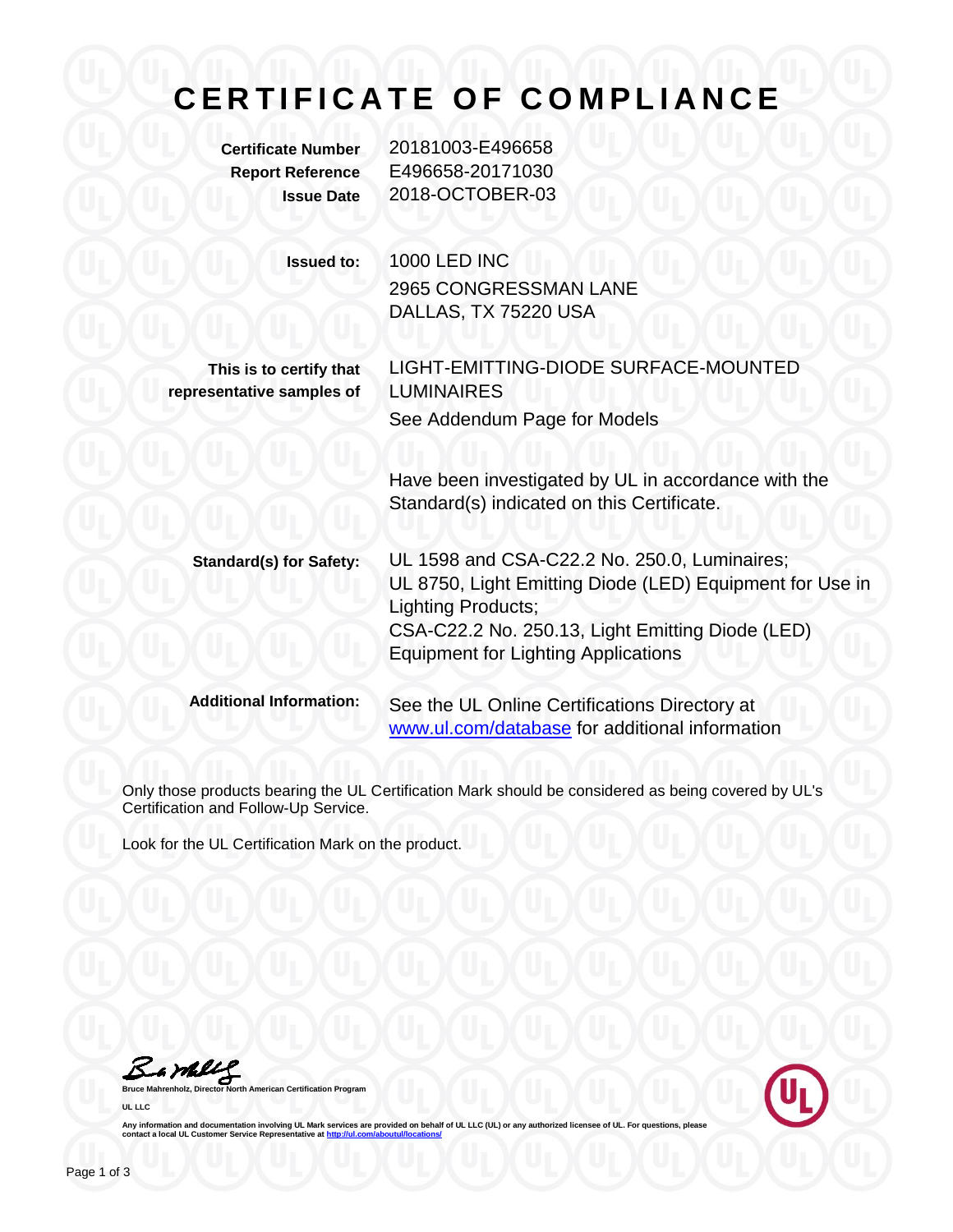## **C E R T I F I C A T E O F C O M P L I A N C E**

**Certificate Number** 20181003-E496658 **Report Reference** E496658-20171030 **Issue Date** 2018-OCTOBER-03

This is to certify that representative samples of the product as specified on this certificate were tested according to the current UL requirements.

**LED Surface-Mounted Luminaire:** Model(s) 1L-HWP07W27-xxK (#), 1L-HWP07W48-xxK (#)

(#) - Where "XX" can be 0-9 to indicate different LED color temperature.

**Light-emitting-diode Surface-mounted Luminaires:** Model(s) 1L-SB06W27-XXK-Z-TN-U-Y-# (@), 1L-SB10W27-XXK-Z-TN-U-Y-# (@), 1L-SB10W48-XXK-Z-TN-U-Y (@), 1L-SB15W27-XXK-Z-TN-U-Y-# (@), 1L-SB15W48-XXK-Z-TN-U-Y (@)

(@) - "XX" may be any digits represented color temperature; "Z" may be D or W represented color; "Y" may be "P12", "P27", "P" or blank represented type of photoelectric Switches; "U" can be S, A or T, "#" can be blank or M to represent providing Microwave Motion Sensor Switches or not. "N" can be 2, 3 or 5 represented type of lighting distribution.

**Light-emitting-diode Surface-mounted Luminaires:** Model(s) 1L-SB20W27-XXK-Z-TN-U-Y-# (@), 1L-SB20W48-XXK-Z-TN-U-Y (@), 1L-SB30W27-XXK-Z-TN-U-Y-# (@), 1L-SB30W48-XXK-Z-TN-U-Y (@), 1L-HWP10W27-XXK (@), 1L-HWP15W27-XXK (@), 1L-HWP45W27-XXK-Y (@), 1L-FWP45W27-XXK-Z-Y (@), 1L-FWP07W27-XXK-Z-Y (@), 1L-FWP07W48-XXK-Z (@), 1L-FL45W27-XXK-Z-M (@), 1L-FL07W27-XXK-Z-M (@), 1L-FL07W48-XXK-Z-M (@)

(@) - "XX" may be any digits represented color temperature; "Z" may be D or W represented color; "Y" may be "P12","P27", "P" or blank represented type of photoelectric Switches; "M" may be K or T represented mounting means; "N" can be 2, 3 or 5 represented type of lighting distribution; "U" can be S, A or T; "#" can be blank or M to represent providing Microwave Motion Sensor Switches or not.

**LED Surface Mounted Luminaire:** Model(s) 1L-GWP05W27-XXK-Z-YY-P (%), 1L-GWP07W27-XXK-Z-YY-P (%), 1L-GWP10W27-XXK-Z-SS-P (%), 1L-CP45W27-XXK-Z-\* (%), 1L-CP65W27-XXK-Z-\* (%), 1L-WP02W27-XXK-P (%), 1L-UHB10W27-XXK-Z-## (%), 1L-UHB15W27-XXK-Z-## (%), 1L-UHB20W27-XXK-Z-## (%), 1L-2FLHB10W27-XXK (%), 1L-2FLHB15W27-XXK (%), 1L-4FLHB15W27-XXK (%), 1L-4FLHB20W27-XXK (%), 1L-4FLHB30W27-XXK (%), 1L-2FLHB10W27-XXK-\* (%), 1L-2FLHB15W27-XXK-\* (%), 1L-4FLHB15W27-XXK-\* (%), 1L-4FLHB20W27-XXK-\* (%), 1L-4FLHB30W27-XXK-\* (%)

(Continued on next page)

Bamble

**American Certification Program UL LLC**



Any information and documentation involving UL Mark services are provided on behalf of UL LLC (UL) or any authorized licensee of UL. For questions, please<br>contact a local UL Customer Service Representative at <u>http://ul.co</u>